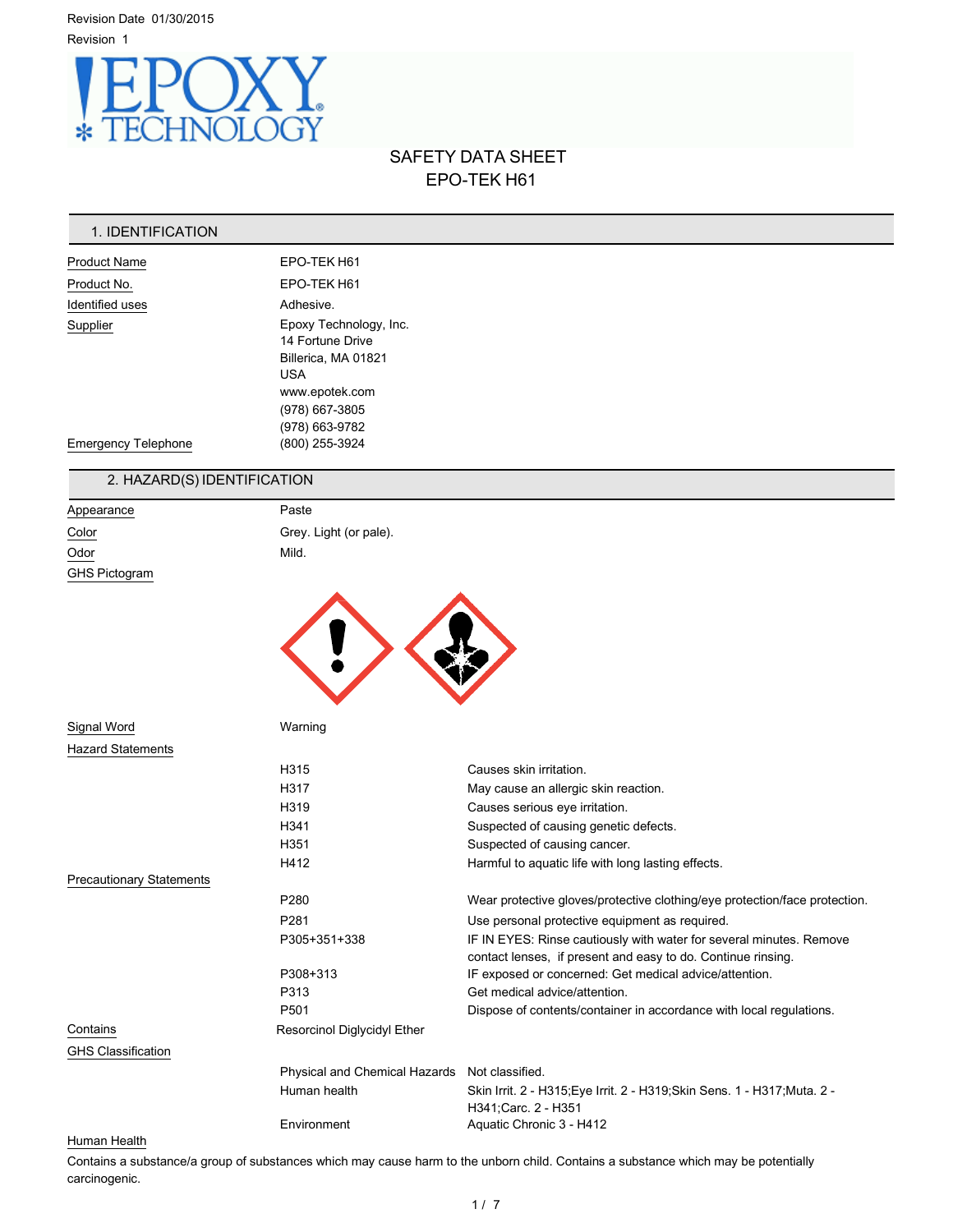### **Inhalation**

Gas or vapor in high concentrations may irritate respiratory system.

Ingestion

Harmful if swallowed. May cause stomach pain or vomiting.

Skin Contact

May cause sensitization by skin contact. Irritating to skin.

Eye Contact

Irritating to eyes.

# 3. COMPOSITION/INFORMATION ON INGREDIENTS

| Epoxy Resin Blend                                                                                                                                                                                  |                     | 10-30%   |
|----------------------------------------------------------------------------------------------------------------------------------------------------------------------------------------------------|---------------------|----------|
| CAS No.: Proprietary                                                                                                                                                                               | EC No.: Proprietary |          |
| <b>GHS Classification</b><br>Skin Irrit. 2 - H315; Eye Irrit. 2 - H319; Skin Sens. 1 - H317; Aquatic Chronic 2 - H411                                                                              |                     |          |
| <b>Reactive Diluent</b>                                                                                                                                                                            |                     | $1 - 5%$ |
| CAS No.: Proprietary                                                                                                                                                                               | EC No.: Proprietary |          |
| <b>GHS Classification</b><br>Acute Tox. 4 - H302; Eye Dam. 1 - H318; STOT SE 3 - H336                                                                                                              |                     |          |
| Resorcinol Diglycidyl Ether                                                                                                                                                                        |                     | 10-30%   |
| CAS No.: 101-90-6                                                                                                                                                                                  | EC No.:             |          |
| <b>GHS Classification</b><br>Acute Tox. 4 - H302; Acute Tox. 4 - H312; Skin Irrit. 2 - H315; Eye Irrit. 2 - H319; Skin Sens. 1 - H317; Muta. 2 - H341; Carc. 2 - H351; Aquatic<br>Chronic 2 - H411 |                     |          |
| <b>Substituted Amine</b>                                                                                                                                                                           |                     | $1 - 5%$ |
| CAS No.: Proprietary                                                                                                                                                                               | EC No.: Proprietary |          |
| <b>GHS Classification</b><br>Skin Corr. 1B - H314; STOT SE 3 - H335                                                                                                                                |                     |          |

# 4. FIRST-AID MEASURES

### Description of first aid measures

Inhalation

Move the exposed person to fresh air at once. Rinse nose and mouth with water. Get medical attention if any discomfort continues. Ingestion

NEVER MAKE AN UNCONSCIOUS PERSON VOMIT OR DRINK FLUIDS! Rinse mouth thoroughly. Get medical attention if any discomfort continues.

Skin Contact

Remove affected person from source of contamination. Remove contaminated clothing. Wash the skin immediately with soap and water. Get medical attention if any discomfort continues.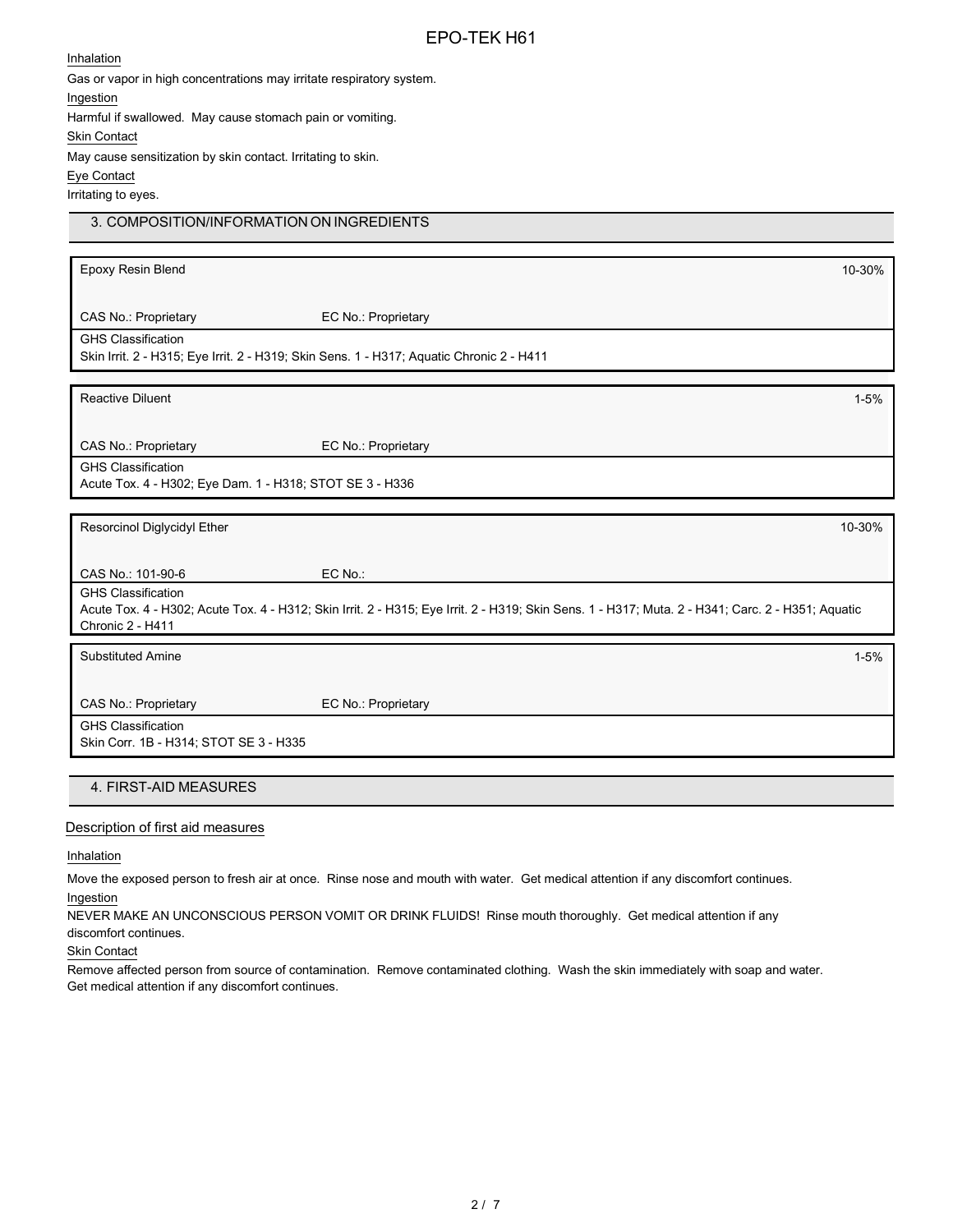### Eye Contact

Remove victim immediately from source of exposure. Make sure to remove any contact lenses from the eyes before rinsing. Promptly wash eyes with plenty of water while lifting the eye lids. Continue to rinse for at least 15 minutes and get medical attention.

## Most important symptoms and effects, both acute and delayed

#### Inhalation

Inhalation of dusts during cutting, grinding or sanding of this product may cause irritation of the respiratory tract.

Ingestion May cause stomach pain or vomiting.

Skin Contact

Skin irritation. Allergic rash.

Eye Contact

Irritating and may cause redness and pain.

#### Indication of any immediate medical attention and special treatment needed

Notes To The Physician

Treat Symptomatically.

5. FIRE-FIGHTING MEASURES

Flash point (°C) 93

## Extinguishing Media

Fire can be extinguished using: Dry chemicals. Foam. Carbon dioxide (CO2).

Hazardous combustion products

Thermal decomposition or combustion may liberate carbon oxides and other toxic gases or vapors.

Special Fire Fighting Procedures

Avoid breathing fire vapors. Water spray should be used to cool containers.

Protective Equipment For Fire-Fighters

Self-contained breathing apparatus and full protective clothing must be worn in case of fire.

## 6. ACCIDENTAL RELEASE MEASURES

Personal Precautions

Wear protective clothing as described in Section 8 of this material safety data sheet.

Environmental Precautions

Do not discharge into drains, water courses or onto the ground. Avoid release to the environment.

Spill Clean Up Methods

Stop leak if possible without risk. Absorb in vermiculite, dry sand or earth and place into containers. Flush with plenty of water to clean spillage area. Do not contaminate water sources or sewer.

### Reference to other sections

For personal protection, see section 8.

### 7. HANDLING AND STORAGE

#### Handling

Avoid spilling, skin and eye contact. Keep away from heat, sparks and open flame. Do not eat, drink or smoke when using the product. Avoid inhalation of vapors.

Storage

Store in a refrigerator. Keep container tightly sealed when not in use.

Storage Class

Chemical storage.

Specific end use(s)

The identified uses for this product are detailed in Section 1.2.

## 8. EXPOSURE CONTROLS/PERSONAL PROTECTION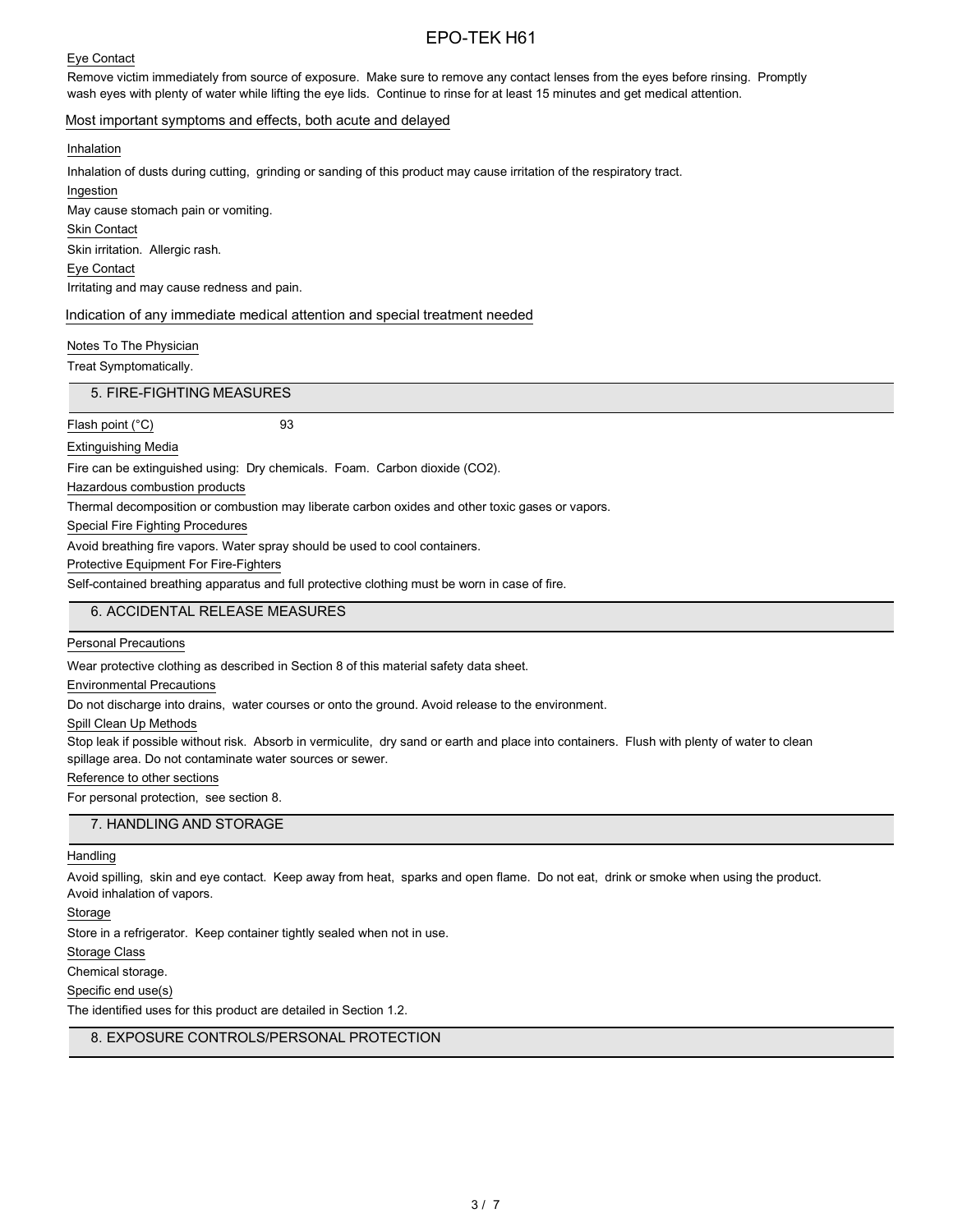

Process Conditions Provide eyewash station. Engineering Measures Provide adequate general and local exhaust ventilation. Respiratory Equipment If ventilation is insufficient, suitable respiratory protection must be provided. Hand Protection Use protective gloves. Eye Protection Wear approved safety goggles. Other Protection Wear appropriate clothing to prevent any possibility of skin contact. Hygiene Measures

DO NOT SMOKE IN WORK AREA! Wash hands at the end of each work shift and before eating, smoking and using the toilet. Promptly remove any clothing that becomes contaminated. Use appropriate skin cream to prevent drying of skin. When using do not eat, drink or smoke.

### 9. PHYSICAL AND CHEMICAL PROPERTIES

| Appearance            | Paste                      |
|-----------------------|----------------------------|
| Color                 | Grey. Light (or pale).     |
| Odor                  | Mild.                      |
| Solubility            | Slightly soluble in water. |
| Vapor density (air=1) | >1                         |
| Evaporation rate      | <buac< td=""></buac<>      |
| Flash point (°C)      | 93                         |

### 10. STABILITY AND REACTIVITY

**Reactivity** Reaction with: Strong oxidizing agents. Strong reducing agents. **Stability** Stable under normal temperature conditions. Hazardous Polymerisation Will not polymerise. Conditions To Avoid Avoid excessive heat for prolonged periods of time. Materials To Avoid Strong oxidizing substances. Strong reducing agents. Hazardous Decomposition Products In case of fire, toxic gases (CO, CO2, NOx) may be formed.

11. TOXICOLOGICALINFORMATION

Toxicological Information on Ingredients: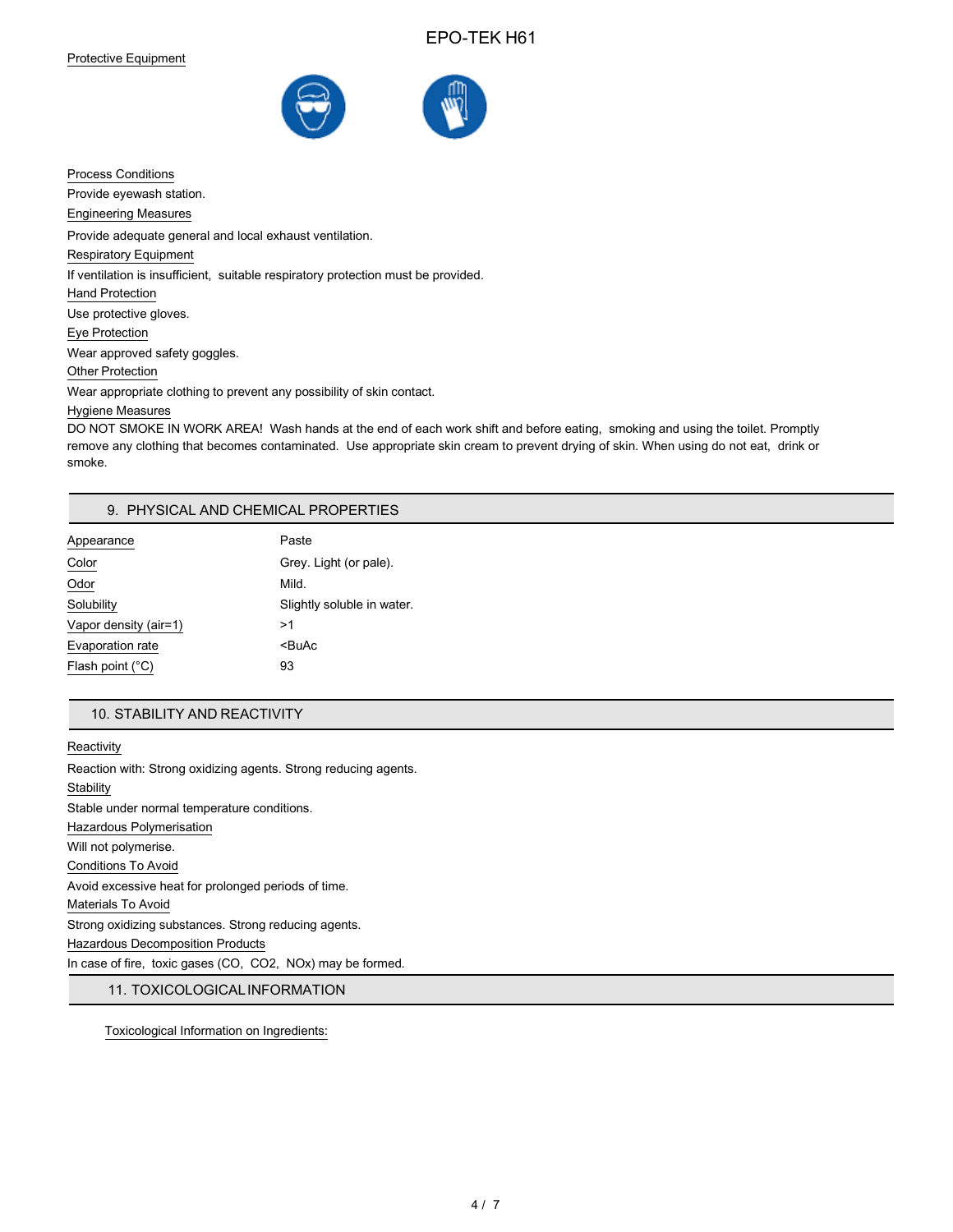## EPO-TEK H61 Resorcinol Diglycidyl Ether (CAS: 101-90-6)

Toxic Dose 1 - LD 50 2, 570 mg/kg (oral, rat) Toxic Dose 2 - LD 50 980 mg/kg (oral, mouse)

Carcinogenicity: IARC Carcinogenicity IARC Group 2B Possibly carcinogenic to humans. NTP - Carcinogenicity Reasonably anticipated human carcinogen.

Reactive Diluent (CAS: Proprietary)

Toxic Dose 1 - LD 50 1, 540 mg/kg (oral, rat)

## 12. ECOLOGICAL INFORMATION

### Ecotoxicity

Harmful to aquatic organisms, may cause long-term adverse effects in the aquatic environment. Degradability No data available. Bioaccumulative potential No data available on bioaccumulation. Mobility: The product has poor water-solubility. Other adverse effects Not known. 13. DISPOSALCONSIDERATIONS

### Disposal Methods

Dispose of waste and residues in accordance with local authority requirements.

#### 14. TRANSPORTINFORMATION

| General              | The product is not covered by international regulation on the transport of dangerous goods (IMDG, IATA,<br>DOT). |
|----------------------|------------------------------------------------------------------------------------------------------------------|
| Road Transport Notes | Not Classified                                                                                                   |
| Rail Transport Notes | Not classified.                                                                                                  |
| Sea Transport Notes  | Not classified.                                                                                                  |
| Air Transport Notes  | Not classified.                                                                                                  |
| Transport Labels     |                                                                                                                  |
|                      | No transport warning sign required.                                                                              |

Environmentally Hazardous Substance/Marine Pollutant No.

Transport in Bulk according to Annex II of MARPOL 73/78 and the IBC Code Notes Not applicable.

## 15. REGULATORY INFORMATION

### US Federal Regulations

SARA Section 302 Extremely Hazardous Substances Tier II Threshold Planning Quantities

None of the ingredients are listed. CERCLA/Superfund, Hazardous Substances/Reportable Quantities (EPA) None of the ingredients are listed.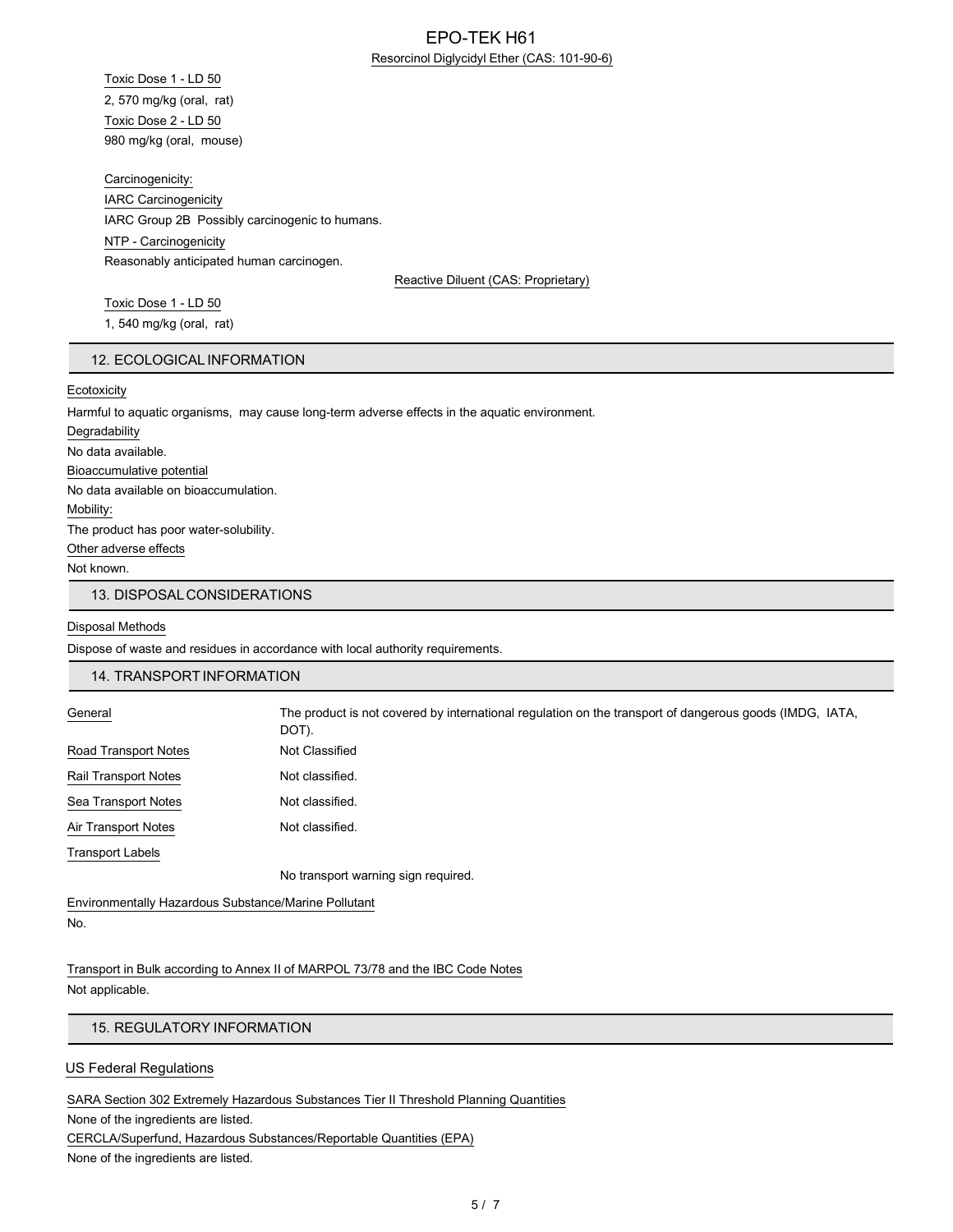SARA Extremely Hazardous Substances EPCRA Reportable Quantities

None of the ingredients are listed. SARA 313 Emission Reporting The following ingredients are listed. Resorcinol Diglycidyl Ether CAA Accidental Release Prevention None of the ingredients are listed. OSHA Highly Hazardous Chemicals

None of the ingredients are listed.

### US State Regulations

California Proposition 65 Carcinogens and Reproductive Toxins

WARNING: This product contains a substance known to the State of California to cause cancer and/or reproductive harm.

California Air Toxics "Hot Spots" (A-I) None of the ingredients are listed. California Air Toxics "Hot Spots" (A-II) The following ingredients are listed. Resorcinol Diglycidyl Ether Massachusetts "Right To Know" List The following ingredients are listed. Resorcinol Diglycidyl Ether Rhode Island "Right To Know" List None of the ingredients are listed. Minnesota "Right To Know" List The following ingredients are listed. Resorcinol Diglycidyl Ether New Jersey "Right To Know" List The following ingredients are listed. Resorcinol Diglycidyl Ether Pennsylvania "Right To Know" List The following ingredients are listed. Resorcinol Diglycidyl Ether

### International Inventories

EU - EINECS/ELINCS

At least one ingredient is not listed. Canada – DSL/NDSL All ingredients are listed or exempt. US - TSCA All ingredients are listed or exempt. US – TSCA 12(b) Export Notification None of the ingredients are listed. Australia - AICS All ingredients are listed or exempt. Japan – MITI At least one ingredient is not listed.